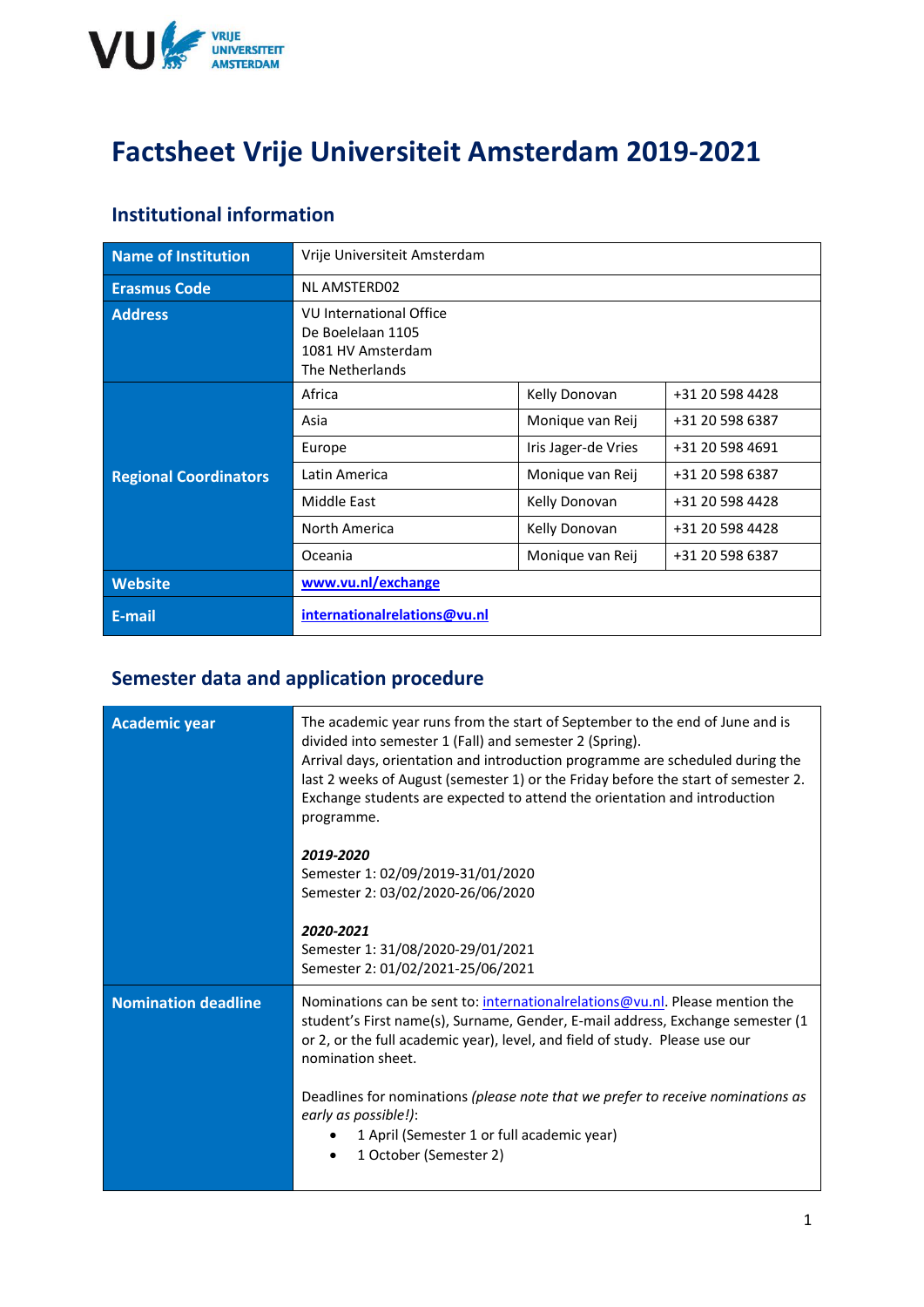

|                                       | A confirmation e-mail will be sent to the nominated student after the<br>nomination deadline to inform the student about the (online) application<br>procedure.                                                                                                                                                                                                                                                                                                                                                                                                              |
|---------------------------------------|------------------------------------------------------------------------------------------------------------------------------------------------------------------------------------------------------------------------------------------------------------------------------------------------------------------------------------------------------------------------------------------------------------------------------------------------------------------------------------------------------------------------------------------------------------------------------|
| <b>Application procedure</b>          | Nominated students need to apply through the online application system of<br>Vrije Universiteit Amsterdam. The web link to the online application system will<br>be communicated to nominated students only.                                                                                                                                                                                                                                                                                                                                                                 |
|                                       | Students should finalize the online application procedure before:<br>15 April (Semester 1 or full academic year)<br>15 October (Semester 2)<br>Deadlines are strict when students need a visa and/or housing via the university.<br>Students wishing to participate in courses at Master's degree level need to have<br>finished a Bachelor's degree by the start of their exchange. They need to submit<br>proof when applying by means of a (copy of a) Bachelor's degree, or an official<br>statement that the student will have obtained the degree before the exchange. |
| <b>Relevant e-mail and</b><br>website | General: www.vu.nl/exchange<br>E-mail: incoming@vu.nl                                                                                                                                                                                                                                                                                                                                                                                                                                                                                                                        |
| <b>Other options</b>                  | If there are more students interested in VU Amsterdam for a semester than can<br>be nominated in the framework of the exchange agreement, there is the<br>possibility for them to come as fee paying non-degree students in our Study<br>Abroad programme.<br>VU Amsterdam also offers a successful <b>Summerschool Programme.</b>                                                                                                                                                                                                                                           |

### **Recommended language skills**

| Language of instruction                                   | Dutch and English                                                                                                                                                                                                                                                                                                                                                                                                                                                                                                                                                                                                                                                           |
|-----------------------------------------------------------|-----------------------------------------------------------------------------------------------------------------------------------------------------------------------------------------------------------------------------------------------------------------------------------------------------------------------------------------------------------------------------------------------------------------------------------------------------------------------------------------------------------------------------------------------------------------------------------------------------------------------------------------------------------------------------|
| Level of English<br>required for student<br>mobility      | C1 (TOEFL IBT at least 92, academic IELTS 6.5)<br>Students at undergraduate level (Bachelor):<br>English language proficiency is the responsibility of the visiting student. Students<br>can be rejected for courses if they do not meet the above mentioned level of<br>English proficiency.<br><b>Students participating in Master's degree courses:</b><br>Proof of English language proficiency by means of a TOEFL or IELTS test result is<br>mandatory for students participating in courses at Master's level. Exempted are<br>students who have completed at least two years of a fully English-taught<br>programme no longer than two years prior to the exchange. |
| Level of English<br>required for teaching<br>staff        | C1 (TOEFL IBT at least 110, academic IELTS 7.5)                                                                                                                                                                                                                                                                                                                                                                                                                                                                                                                                                                                                                             |
| Level of Dutch required<br>(for courses in Dutch<br>only) | C1 (advanced level, NT2)<br>Proof of Dutch language proficiency is mandatory for visiting students who wish<br>to participate in courses taught in Dutch.<br>Exempted are only students who have completed at least two years of a fully<br>Dutch taught programme no longer than two years prior to the exchange.                                                                                                                                                                                                                                                                                                                                                          |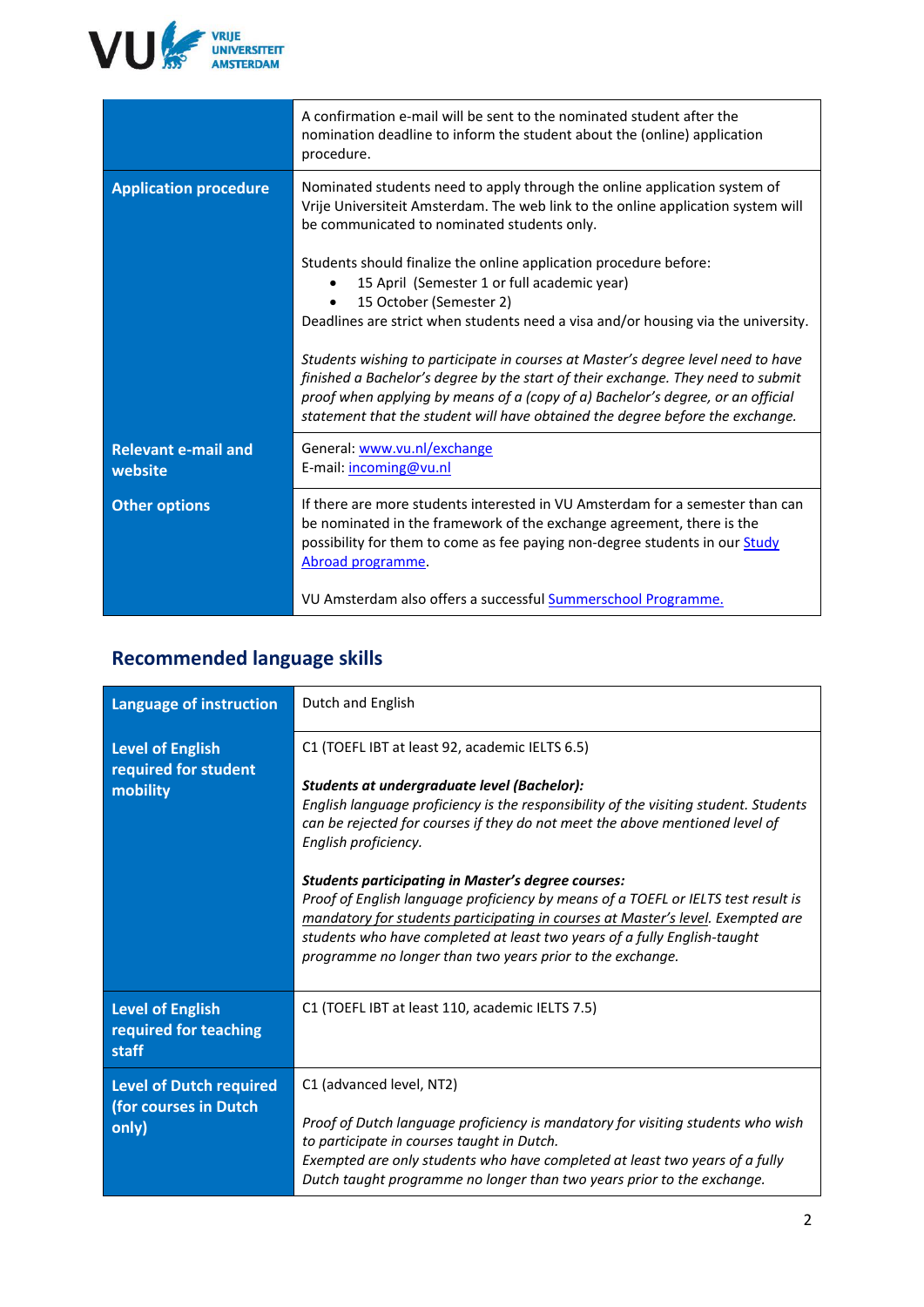

## **Course information and grading**

| <b>Courses</b>                        | An overview of courses available to exchange students can be found on the<br>website for Exchange programmes (link).                                                                                                                                                                                                                                                                                                                                                                                                                                                                                                                                                                                                                                                         |                               |                   |              |                                                                                                                                                                                                                                                                                                                                                                                                        |
|---------------------------------------|------------------------------------------------------------------------------------------------------------------------------------------------------------------------------------------------------------------------------------------------------------------------------------------------------------------------------------------------------------------------------------------------------------------------------------------------------------------------------------------------------------------------------------------------------------------------------------------------------------------------------------------------------------------------------------------------------------------------------------------------------------------------------|-------------------------------|-------------------|--------------|--------------------------------------------------------------------------------------------------------------------------------------------------------------------------------------------------------------------------------------------------------------------------------------------------------------------------------------------------------------------------------------------------------|
|                                       | <b>Restrictions:</b><br>Due to limited capacity, students majoring in Business resp. Economics<br>are given priority in registering for courses in the subject areas of<br>Business resp. Economics.<br>Bachelor's students are not allowed to follow courses at Master's level,<br>$\overline{\phantom{a}}$<br>unless these courses are also mentioned in the exchange courses<br>overview under Bachelor's courses.<br>Courses in the fields of Chemistry or Physics are no longer available for<br>exchange students<br>Dutch taught courses are not always available to exchange students,<br>even when having good proficiency in Dutch. Students should check with<br>incoming@vu.nl if there is a list available of courses taught in Dutch in<br>their subject area. |                               |                   |              |                                                                                                                                                                                                                                                                                                                                                                                                        |
| <b>Transcript of records</b>          | institution.                                                                                                                                                                                                                                                                                                                                                                                                                                                                                                                                                                                                                                                                                                                                                                 |                               |                   |              | After the exams, teachers have 4 weeks to publish the results. Once the student<br>has obtained the results of all the exams and papers he/she completed during<br>the exchange, the student submits a transcript request form to the VU<br>International Office. The VU International Office checks the courses and grades<br>on the form and prepares the transcript, which will be sent to the home |
| <b>Grading</b>                        | The Dutch grading scale runs from 1 to 10, where 1 is the lowest and 10 the<br>highest grade. A student passes with a grade 6.0 or higher and fails with a grade<br>5.0 or lower. On average 75% of the students who pass have a grade between 6.5<br>and 7.5. Less than 5% of the students get a grade 9. Less than 1% get a 10.                                                                                                                                                                                                                                                                                                                                                                                                                                            |                               |                   |              |                                                                                                                                                                                                                                                                                                                                                                                                        |
|                                       | ECTS%                                                                                                                                                                                                                                                                                                                                                                                                                                                                                                                                                                                                                                                                                                                                                                        | <b>Quality Assessment</b>     | <b>ECTS</b> grade | Dutch grade  |                                                                                                                                                                                                                                                                                                                                                                                                        |
|                                       | 10%                                                                                                                                                                                                                                                                                                                                                                                                                                                                                                                                                                                                                                                                                                                                                                          | Excellent/Very good           | Α                 | $8.0 - 10.0$ |                                                                                                                                                                                                                                                                                                                                                                                                        |
|                                       | 25%                                                                                                                                                                                                                                                                                                                                                                                                                                                                                                                                                                                                                                                                                                                                                                          | Good                          | В                 | $7.5 - 7.9$  |                                                                                                                                                                                                                                                                                                                                                                                                        |
|                                       | 30%                                                                                                                                                                                                                                                                                                                                                                                                                                                                                                                                                                                                                                                                                                                                                                          | More than satisfactory        | С                 | $7.0 - 7.4$  |                                                                                                                                                                                                                                                                                                                                                                                                        |
|                                       | 25%                                                                                                                                                                                                                                                                                                                                                                                                                                                                                                                                                                                                                                                                                                                                                                          | Satisfactory                  | D                 | $6.5 - 6.9$  |                                                                                                                                                                                                                                                                                                                                                                                                        |
|                                       | 10%                                                                                                                                                                                                                                                                                                                                                                                                                                                                                                                                                                                                                                                                                                                                                                          | Sufficient                    | Е                 | $5.5 - 6.4$  |                                                                                                                                                                                                                                                                                                                                                                                                        |
|                                       |                                                                                                                                                                                                                                                                                                                                                                                                                                                                                                                                                                                                                                                                                                                                                                              | Fail                          | F                 | $0.0 - 5.4$  |                                                                                                                                                                                                                                                                                                                                                                                                        |
|                                       |                                                                                                                                                                                                                                                                                                                                                                                                                                                                                                                                                                                                                                                                                                                                                                              | of the Nuffic: www.nuffic.nl. |                   |              | More information on Dutch grading and conversion can be found on the website                                                                                                                                                                                                                                                                                                                           |
| <b>Relevant e-mail and</b><br>website |                                                                                                                                                                                                                                                                                                                                                                                                                                                                                                                                                                                                                                                                                                                                                                              | E-mail: incoming@vu.nl        |                   |              | Courses and credits: www.vu.nl/en/programmes/exchange/courses/index.aspx                                                                                                                                                                                                                                                                                                                               |